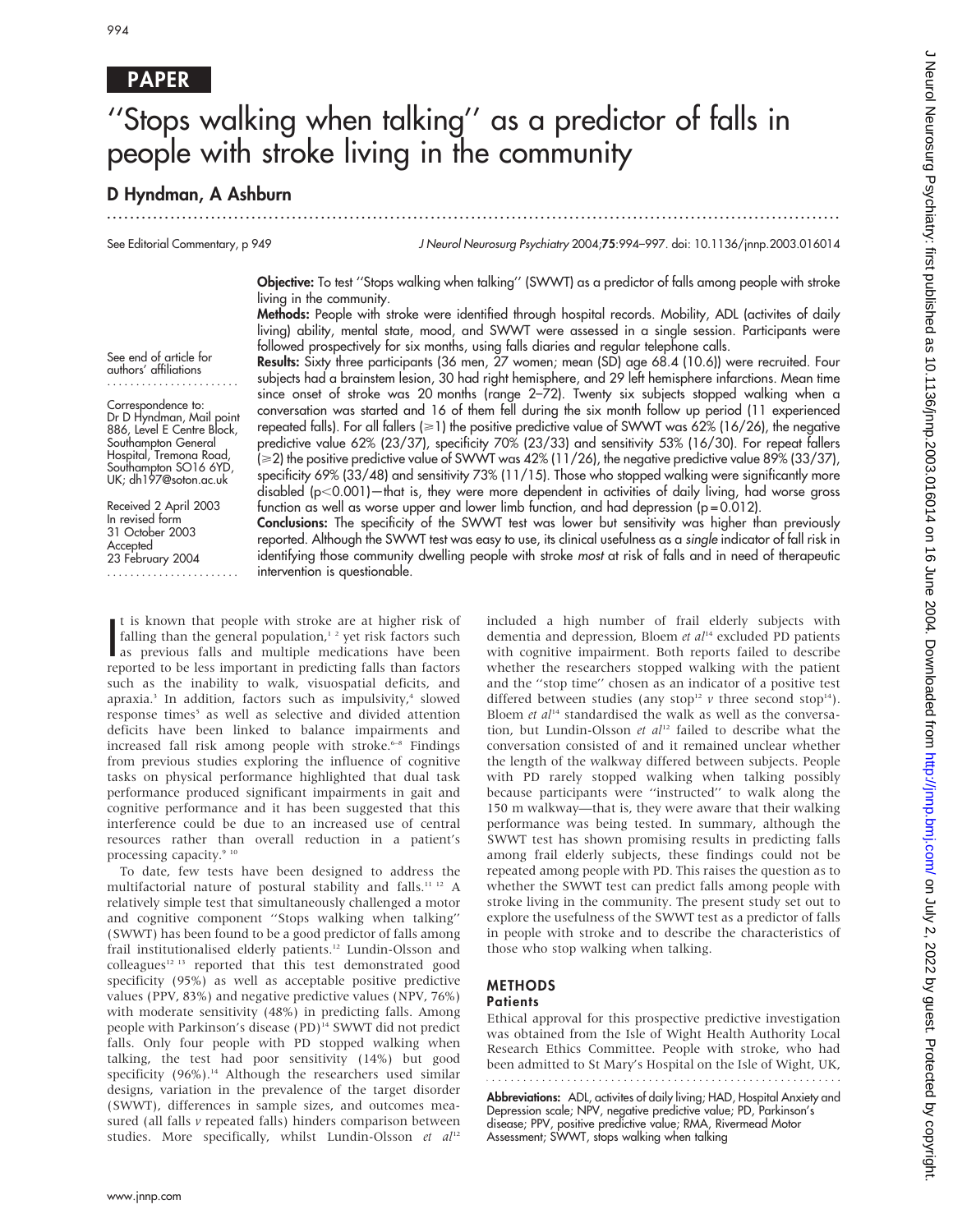within the preceding 12 months were identified from hospital records (through a computerised search of admission and discharge records as well as a handsearch of medical and therapy records). Subjects were eligible for participation if they had a diagnosis of stroke, were independently mobile (with or without a walking aid), oriented to place and time<sup>15</sup> and able to complete by interview administered questionnaires. Subjects were excluded if they were bed or chairbound or required assistance from another person to mobilise, had other neurological conditions (such as PD, Ménière's disease, peripheral neuropathy, or unstable epilepsy), and acute medical or musculoskeletal conditions impeding mobility or balance (that is, lower limb amputations or recent joint replacement surgery). The working definition of a fall for this study was ''an event that results in a person coming to rest unintentionally on the ground or other lower level, not as a result of a major intrinsic event or overwhelming hazard''.16 A near-fall was defined as ''an occasion on which an individual felt that they were about to fall but did not actually fall".<sup>17</sup> Fallers were classified according to information from the falls diaries as repeat fallers ( $\geq$ 2 falls), one time fallers, non-fallers with near-falls, and non-fallers with no near-falls.<sup>17</sup>

#### Procedure

A standardised single assessment session took place in a treatment room at a day hospital. With patient consent, general information was collected (including questions about medical conditions, medication and adaptive devices). This was followed by measures of cognition,<sup>15</sup> mobility,<sup>18</sup> ADL (activites of daily living) ability, $19 \mod 20$  and the SWWT test.12 Prospective fall information was collected using falls diaries and two weekly follow up phone calls. The present study set out to address some of the issues that have limited comparison and repeatability of the SWWT test in previous studies. The walk as well as the timing and content of the conversation of the SWWT test were standardised. The conversation was cognitively challenging using open questions and patients were not ''instructed'' to walk along the walkway. The following procedure was followed: patients were informed that the paper and pencil assessments had been completed and that they could return to the lounge area for a cup of tea or to await transport home. The researcher accompanied patients on this walk (to arrange transport or to make a cup of tea when they got there). Ten seconds (timed using a wristwatch with a second hand) into the walk from the assessment room to the lounge area (30 m), the researcher initiated a conversation (patients were asked a question about their medication). A positive test result was noted if a person stopped walking for at least one second. When a patient stopped walking, the researcher initially continued walking, by taking at least one more step, this was done to ensure that any ''stop'' was not initiated or encouraged by the researcher. After taking one or two steps the researcher stopped with the patient as it was deemed unethical to just continue walking. Patients were then followed prospectively over a period of six months using standardised forms to document falls (falls diary based on a falls interview schedule<sup>17</sup>) and, to assure higher accuracy, participants were also contacted by telephone every two weeks to remind them to update their falls diary.

#### Statistical analysis

Data were analysed using SPSS for Windows. Descriptive statistics were used to describe the sample and the frequency of falls. The analysis for the SWWT test as a predictor for falls was completed first for all fallers and then for repeat fallers in order to allow comparison with previous research. As the data were not normally distributed, non-parametric statistics

(Mann–Whitney U-test) were used. Analysis also tested the sensitivity, specificity as well as PPV and NPV of the SWWT test. The test outcome was rated as positive when a participant stopped walking when talking and negative when a participant continued walking when talking and the "disease outcome" was positive if those who stopped walking experienced falls and confirmed the positive test outcome. The significance level for statistical analysis was set at  $p<0.05$ .

# RESULTS

## **Patients**

One hundred and seventy five subjects were identified and considered for inclusion in this study. General practitioners (GPs) gave their consent to contact 115 of these patients. Reasons for GPs not to give consent included death, bereavement, dysphasia, inability to walk, not registered with the practice anymore, patient had moved, presented with other acute medical diseases, and unsure of diagnosis. Of the 115 patients invited to participate in the study, 32 did not respond to the invitation letter, 12 did not want to take part in the study and three patients had died. Sixty eight (59%) patients agreed to take part in the study, of which three had to be excluded (one developed acute medical problems and was admitted to hospital, two were bed or chairbound). Sixty five subjects were recruited and interviewed, but two subjects were lost to follow up (one died, one developed acute medical problems).

Therefore, data for 63 patients (36 men, 27 women; mean age 68 years, range 42–84) were included in the analysis. The majority of patients (59, 94%) had a first incident stroke but four patients (6%) had suffered a previous stroke and mean time since onset of stroke was 20 months (range 2–72). Twenty nine had a left hemisphere infarction, 30 a right hemisphere infarction, and four had a brainstem stroke. Overall the sample presented with mild to moderate levels of disability and was not cognitively impaired. Assessment scores of participants are shown in table 1.

#### Stops walking when talking as a predictor of falls

Thirty subjects (48%) fell during the subsequent six months. Of those 15 (24%) reported two or more falls and 15 (24%) reported one fall. Eleven (18%) reported near-falls and 22 (35%) did not report any falls or near-falls during the six month prospective follow up period. The SWWT test was positive in 26 (41%) out of the 63 participants—that is, 26 subjects stopped walking when talking.

#### All fallers

Sixteen of the 26 subjects who stopped walking when talking and 14 people who did not stop walking when talking experienced one or more falls during the six month follow up period (table 2). The proportions that were correctly predicted based on the SWWT test were  $16/30 = 0.53$  and  $23/33 = 0.70$ , respectively. Therefore, the SWWT test sensitivity was 53% and specificity was 70%. Clinically, it is of interest to know what proportion of people who stopped walking when talking would fall—that is, what is the probability that the SWWT test can distinguish fallers from the non-fallers? The proportion of correct diagnoses was  $16/26 = 0.62$ . Among the 37 subjects who did not stop walking when talking, the proportion of those who did not fall was  $23/37 = 0.62$ . Hence, the PPV of the SWWT test for all falls was 62% (16/26) and the NPV was 62% (23/37).

#### Repeat fallers

Eleven of the 26 subjects in whom the SWWT test was positive and four people in whom the SWWT test was negative experienced repeated falls during the six month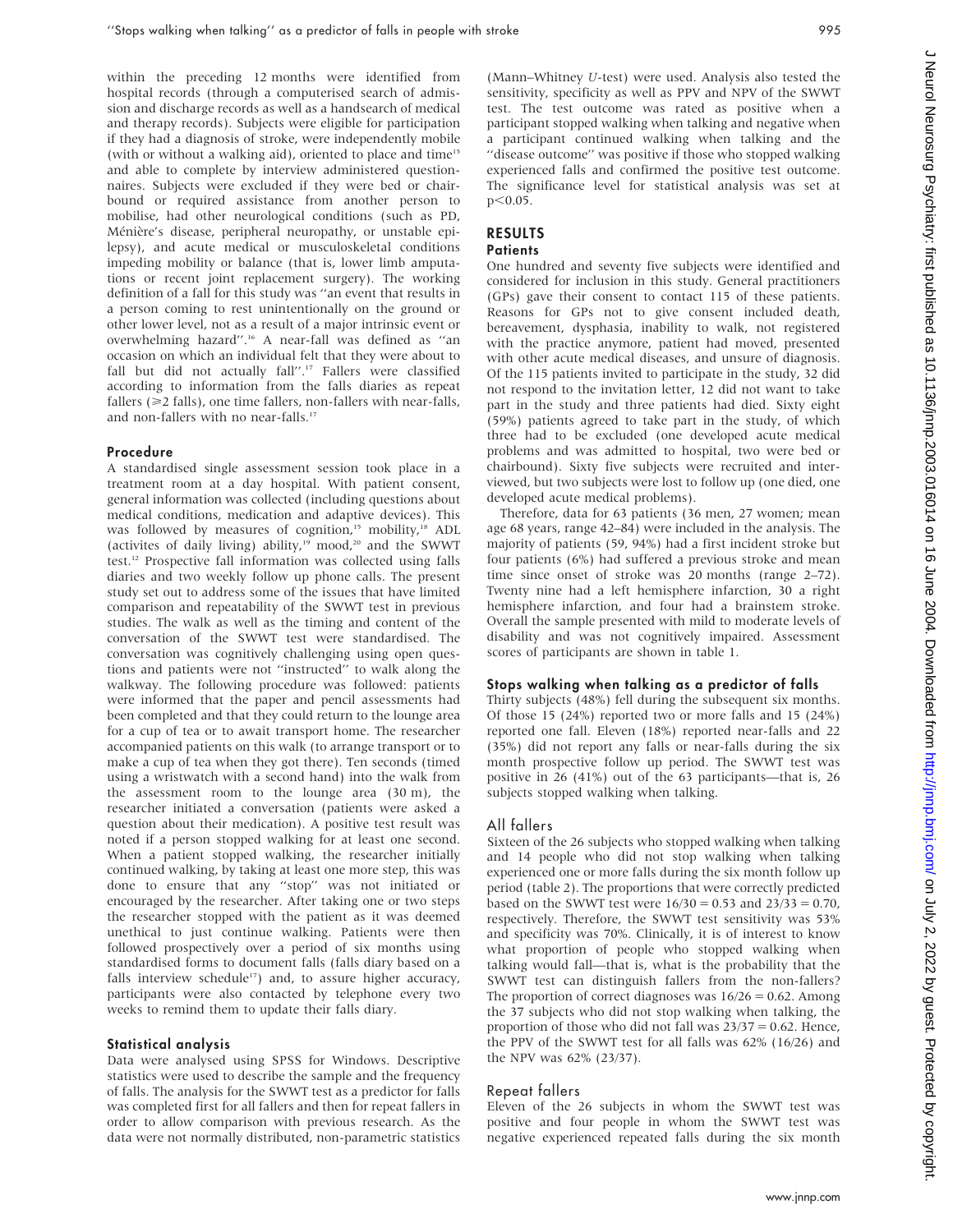| Variable                                                                                                       | Median (range) |
|----------------------------------------------------------------------------------------------------------------|----------------|
| Age (years)                                                                                                    | $71(42 - 84)$  |
| Time since onset of stroke (months)                                                                            | $12(2 - 72)$   |
| Middlesex Elderly Assessment of Mental State (score)                                                           | $12(8-12)$     |
| Nottingham Extended ADL scale (score)                                                                          | $41(5-61)$     |
| RMA upper limb (score)                                                                                         | $10(1 - 15)$   |
| RMA leg and trunk (score)                                                                                      | $9(2-10)$      |
| RMA gross function (score)                                                                                     | $10(6-15)$     |
| HAD anxiety (score)                                                                                            | $5(0-17)$      |
| HAD depression (score)                                                                                         | $4(1-17)$      |
| ADL, activites of daily living; HAD, Hospital Anxiety and Depression<br>scale; RMA, Rivermead Motor Assessment |                |

follow up period (table 2). The proportions that were correctly predicted based on the SWWT test were  $11/15 =$ 0.73 and  $33/48 = 0.69$ , respectively. Therefore the SWWT test sensitivity was 73% and specificity was 69%. The proportion of correct diagnoses was  $11/26 = 0.42$ . Among the 33 subjects who did not stop walking when talking, the proportion of those who did not fall was 33/37 = 0.89. Hence, the PPV of the SWWT test for repeated falls was 42% (11/26) and the NPV was 89% (33/37).

### Characteristics of those who stopped walking when talking

Those patients who stopped walking when talking were significantly more disabled  $(p<0.001)$ —that is, less mobile, more dependent in ADL, and depressed  $(p = 0.012)$  than those who continued walking when talking (table 3). Those who stopped walking when talking but did not experience falls during the follow up period had significantly greater functional impairments. Repeat fallers who continued walking when talking were less disabled and experienced falls under different circumstances, often during more demanding activities such as ''climbing a ladder'' or ''playing ball on the beach''.

## **DISCUSSION**

The SWWT test was easily applied within a clinical environment and required no equipment other than a wristwatch with a second hand. Difficulties arose when comparing PPV and NPV across studies as the prevalence of stopping when talking in this study was not the same as in previous studies. In comparison to previous studies among the general population<sup>12 13</sup> and people with PD,<sup>14</sup> a greater percentage of people with stroke in the present study stopped walking when talking.

Specificity was poorer but sensitivity was better in comparison to previous work,<sup>12 13</sup> however, the promising results from the original study<sup>12</sup> could not be reproduced. The SWWT test had an acceptable NPV for repeat fallers. However, based on the moderate PPV reported in the present study, the clinical usefulness of the SWWT test as a single indicator of fall risk is questionable. The SWWT test could not reliably predict which people with stroke were at greatest risk of falling, thus supporting recent evidence that a single test may not be sufficiently accurate in predicting falls in stroke patients.13 21 Further work should explore whether the SWWT test could prove useful in predicting falls as part of a more comprehensive fall risk assessment among people with stroke. However, results from the present study support the notion that competition for attentional resources occurs among people with stroke when a motor and a cognitive task are performed simultaneously<sup>9 10</sup><sup>22</sup> but the findings also raise a number of issues that could potentially influence the

| Group              | Stopped (%) | Didn't stop (%) |
|--------------------|-------------|-----------------|
| Fallers            | 16 (62)     | 14 (38)         |
| Non-fallers        | 10 (38)     | 23 (62)         |
| Repeat fallers     | 11(42)      | 4(11)           |
| Non-repeat fallers | 15 (58)     | 33 (89)         |
| Total              | 26 (100)    | 37 (100)        |

outcome of the SWWT test. First, those who stopped walking when talking were generally more disabled and depressed, which may indicate greater cognitive motor interference due to reduced automaticity of movements.<sup>9 10</sup> Secondly, in subjective reports to the researcher some participants explained that they stopped walking when talking because they had recognised that they required greater attentional resources for walking and that switching concentration away from the walking task could have destabilising effects, which raises the question as to whether stopped walking when talking could be a coping strategy. Thirdly, a number of repeat fallers who continued walking when talking had significantly better functional abilities and experienced falls during more complex circumstances, suggesting that the test was not sensitive enough to pick up those fallers who were able to perform the two tasks simultaneously. This might also indicate that some participants were more willing to take more risks and therefore experienced falls during more demanding activities.

Recruitment through hospital and therapy records might not reflect a true community population, as it is possible that some patients were excluded who had not been admitted to hospital, when they had their stroke. People with stroke in this study varied in age, stroke severity, and amount and stage of recovery, and therefore fall groups were not homogeneous in contrast with the original study.<sup>12</sup> While this might explain why the SWWT test was not a good predictor for falls among this sample it is argued that this variability reflects the nature of a sample of people with stroke living in the community. To improve prospective fall reports participants were given instructions on how to use the falls diary (based on the interview schedule used at the initial interview<sup>17</sup>), were contacted by telephone every two weeks and were given a contact number to ring if they experienced difficulties completing the diary. All participants had passed a cognitive screening test and were encouraged to have another person assist them in the recording of fall events in the diary.

Although the sample size was comparable to the original study,<sup>12</sup> it is acknowledged that larger samples might produce different results, as this would allow for more detailed subgroup analysis. Future studies should allow for longer follow up periods and classify stroke patients according to site and size of lesion, as it is hypothesised that certain types of lesion might lead to certain types of fall that could be predicted using the SWWT test.

In summary, the SWWT test was easy to use within a clinical environment but the clinical usefulness of this test as a single predictor for falls among people with stroke is questionable since it could not reliably predict fallers. The outcome of the SWWT test was found to be related to level of disability, as well as to ''risk reducing'' and ''risk taking'' behaviours. Those who stopped walking when talking were significantly more disabled, dependent in activities of daily living, and depressed, whilst repeat fallers who continued